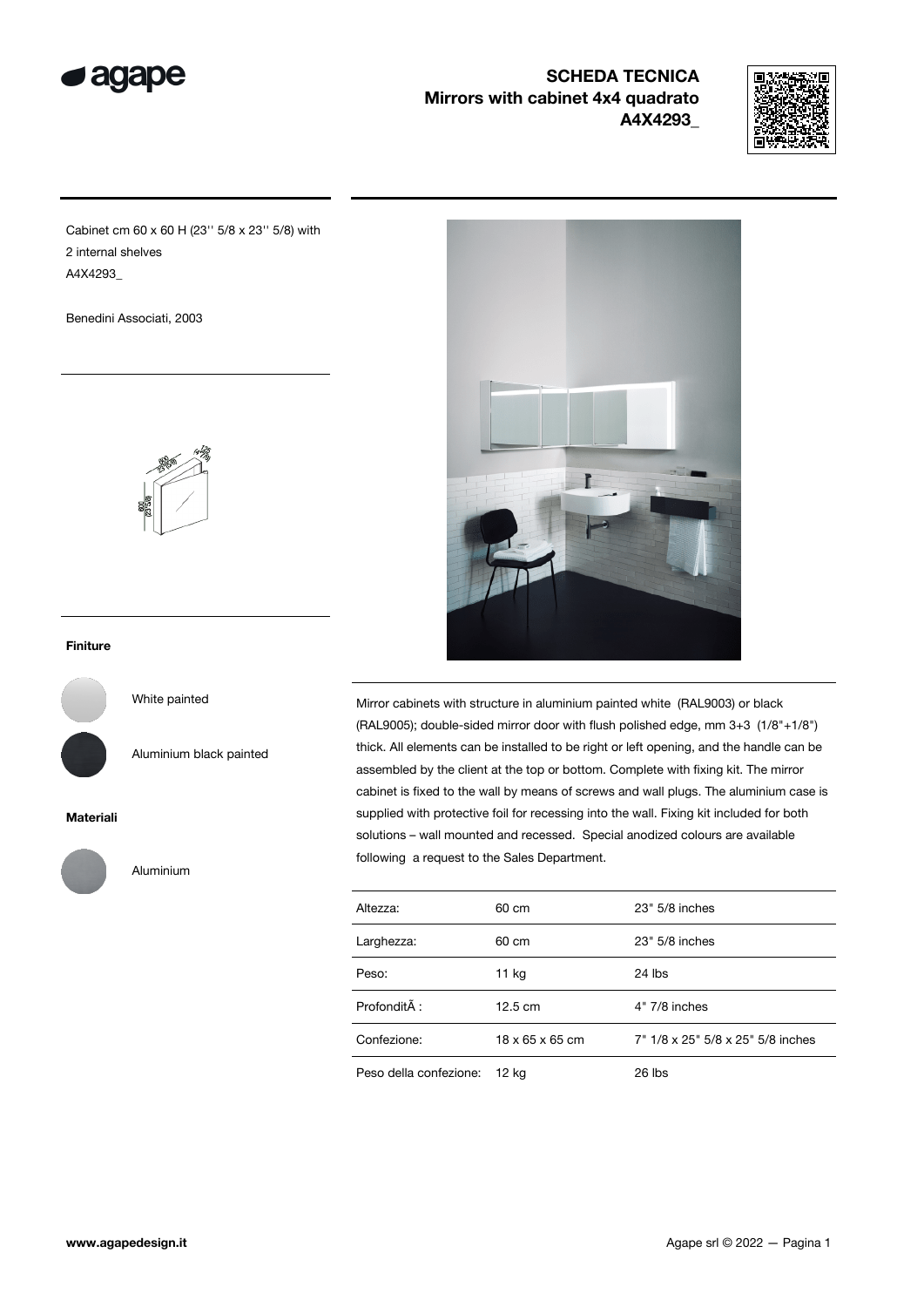

SCHEDA TECNICA Mirrors with cabinet 4x4 quadrato A4X4293\_



Main dimensions